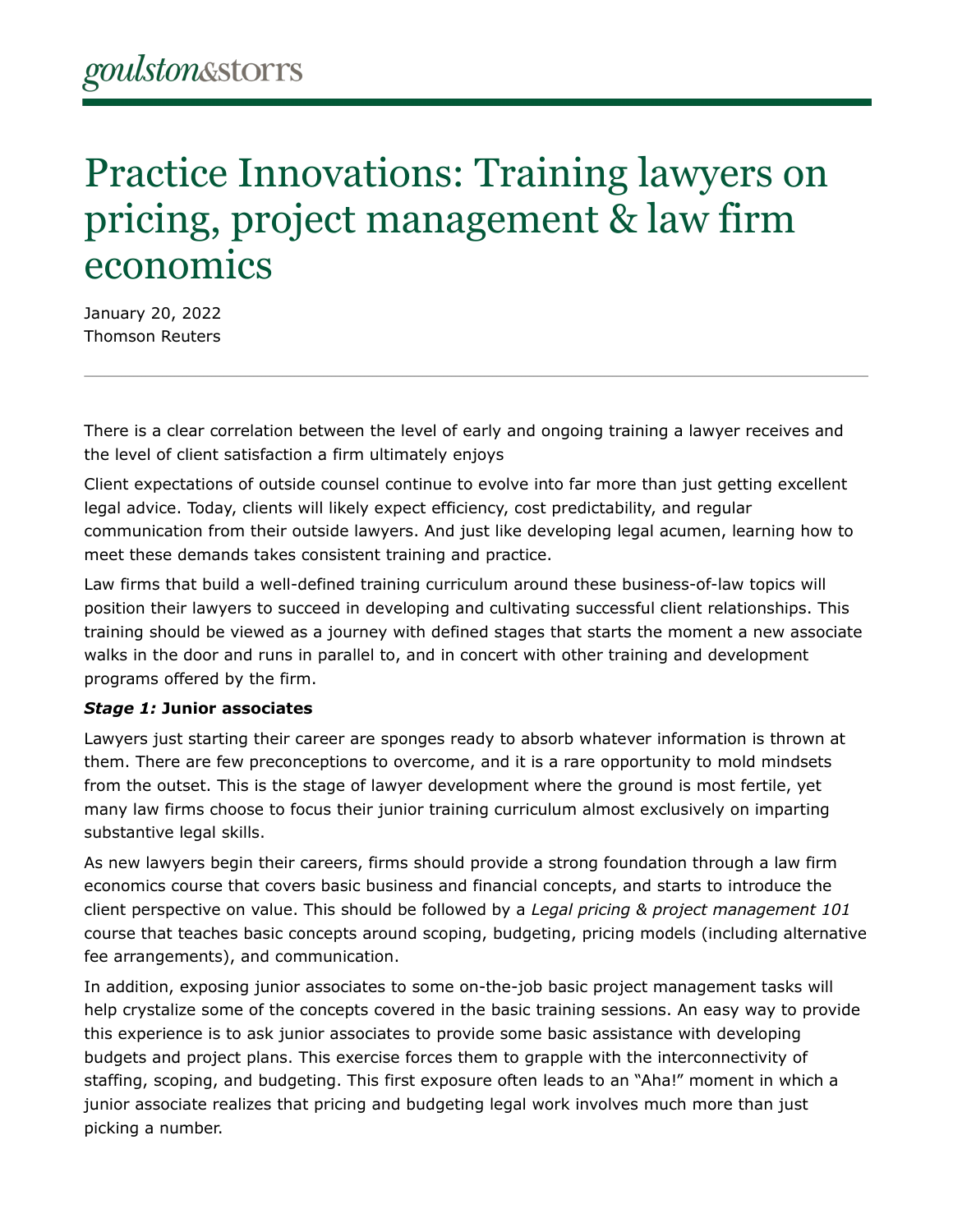## *Stage 2:* **Mid-level associates**

For mid-level associates, continued development requires moving from introductory lectures to more on-the-job training. It is important for firms to build a culture where associates are encouraged to take a meaningful role in core pricing and project management tasks, such as building and managing budgets.

Although the emphasis shifts to more *doing* for mid-level associates, formal education and training should not stop. This is a perfect time to introduce more advanced courses on project management and pricing models. One of the best ways to make these concepts come to life is a half-day budgeting and pricing workshop at which associates work in teams and are provided scenarios from which they need to develop a project scope, staffing plan, and budget.

Such workshops not only provide the opportunity to apply learned concepts, but they help build confidence, which significantly reduces the anxiety that often strikes when an associate is first asked by a partner to handle these tasks.

## *Stage 3:* **Senior associates**

As associates advance to the senior level, they are expected to take a more holistic role in pricing and project management, including some client-facing responsibilities. This requires being able to understand client goals and expectations, while working collaboratively with clients on defining scope, assumptions, and staffing.

Client panels are a great way to drive home the importance of collaboration throughout the pricing and project management lifecycle. Not only do these sessions allow associates to learn directly from clients in a safer, more relaxed setting, but these sessions also reinforce the importance that clients place on budget management, efficiency, and value. In short, they help dispel any last doubts a skeptical associate may have about whether "this stuff really matters." As a bonus, clients generally welcome the opportunity to take part in these sessions and view the firm's investment in this type of training as an added value to their business.

In addition, people management — including delegation and staffing — takes on increasing importance at this stage of a lawyer's development. A training session covering how to effectively delegate work, supervise more junior associates and paralegals, and spot inefficiencies early in a project is a good first step.

Equally important, managing up becomes an essential skill when taking on more advanced project management tasks. Associates need to feel empowered to share their views with partners in several key areas, including anticipating the effort required to complete tasks, the expected duration of a project, and core assumptions and exclusions.

### *Stage 4:* **New partners**

The transition to partner brings a host of new responsibilities and expectations related to client management. For many lawyers, this is the first time they are exposed to the billing and collections processes. These topics alone deserve a dedicated training session that covers both the nuts and bolts (billing deadlines, how to access and edit pre-bills, year-end forecasting, and collections, etc.) and the subtler arts of handling time write-downs and discussing invoices with clients. The faculty